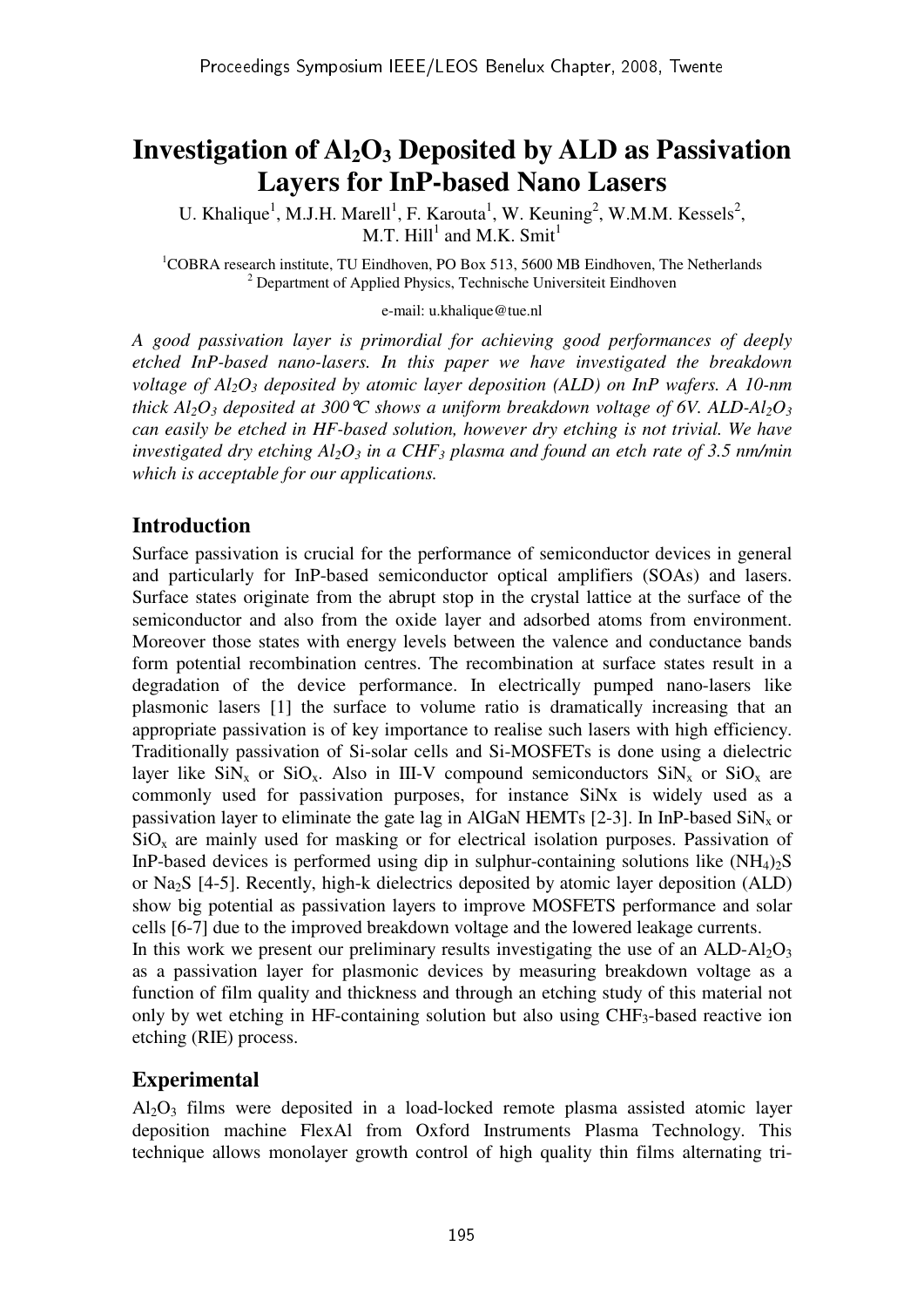methyl-aluminium,  $AI(CH_4)$ <sub>3</sub> (TMA) exposure and an ICP (inductively couple plasma)  $O_2$  plasma. Cycles of 20 ms TMA exposure, 1.5 s  $O_2$ -purge, 2 s  $O_2$ -plasma, 0.5 s plasma purge were repeated till the desired thickness is achieved. The film growth was monitored in situ using spectroscopic ellipsometry. The growth rates are 1.17 Å and 1.05 Å per cycle at 200° and 300°C respectively. In our experiments the duty cycle times of the various  $A<sub>1</sub>O<sub>3</sub>$  layers were kept constant.

In the experiments related to measuring the breakdown voltage we have used n-type InP wafers ( $\pm$ 5E18 cm<sup>-3</sup>). These wafers were cleaned using 10 min O<sub>2</sub>-plasma followed by a 2-min oxide removal in a  $10\%$  H<sub>3</sub>PO<sub>4</sub> solution. Immediately after the Al<sub>2</sub>O<sub>3</sub> layers were deposited on the InP wafers. Subsequently through an optical lithography step metal contacts pads of  $100x100 \mu m^2$  were formed using Ti/Pt/Au metallization (60/75/200 nm) as shown in figure 1. I-V measurements between the metal pad and the backside of the wafer provide the information related to breakdown voltage.



*Figure 1: Cross-sectional view of the layers.*

In order to determine the etch rate with RIE 50 nm  $Al_2O_3$  is deposited on a plane InP wafer. Using pure CHF<sub>3</sub> plasma at 75 W RF power,  $Al_2O_3$  is etched in steps of 2 min followed by dip in HCl/H<sub>3</sub>PO<sub>4</sub> solution to check if  $A<sub>12</sub>O<sub>3</sub>$  is completely etched. After 14 min  $Al_2O_3$  is completely etched which corresponds to an etch rate 3.5 nm/min.

Later 1.5  $\mu$ m deep ridge waveguides are made on InP wafer using a PECVD SiO<sub>x</sub> mask. After etching InP, the  $SiO<sub>x</sub>$  mask is removed in 10% HF solution followed by an ALD deposition of 50nm  $Al_2O_3$ .



*Figure 2: SEM photograph of the Al2O3 on the patterned InP wafer.*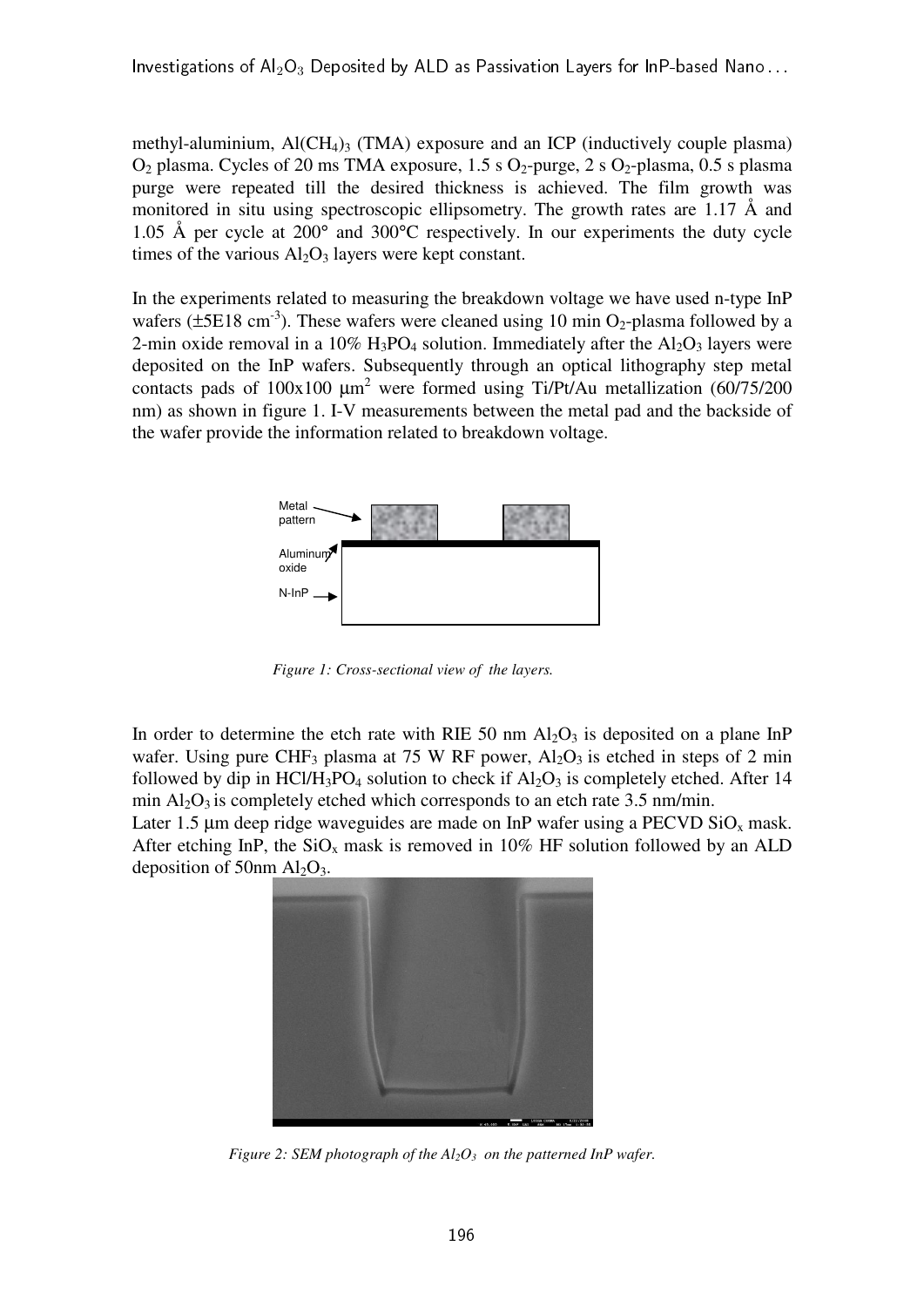Figure 2 shows a SEM photograph of the waveguides with the 50nm Al<sub>2</sub>O<sub>3</sub>. The Al<sub>2</sub>O<sub>3</sub> on top surface has to be removed for real devices in order to make contacts whereas side wall should be covered with the passivation layer.

#### **Results and Discussion**

Two deposition temperatures of the  $Al_2O_3$  layer were investigated namely 200 $^{\circ}$ C and 300°C. The breakdown voltage measurements show that the layer deposited at 200°C has poor insulating characteristics and quite non-uniform values of breakdown voltage. However as shown in figure 3 the layer deposited at 300°C demonstrates better uniform results with breakdown voltages of more than 5 V.



*Figure 3: Electrical characterization of the*  $Al_2O_3$  *deposited at 300 °C.* 

Dry etching was carried out using a pure  $CHF<sub>3</sub>$  process in a standard capacitively coupled RIE reactor (50 sccm CHF3, 15 mTorr, 75 W RF power). Although a fluorinecontaining gas is not suitable for etching Al-containing products because of the low volatility of the etching product  $\text{AIF}_3$  we have deliberately chosen this chemistry as it is highly selective to InP and also to the used photo-resist. We have found that etching  $Al_2O_3$  is possible and the etching rate of 3.5 nm/min is acceptable as only 10 nm of  $Al_2O_3$  is required for our device applications. Figure 4 shows a SEM photograph after having etched away the  $Al_2O_3$  located at the top and bottom of the ridge as RIE is a directional etch. After  $Al_2O_3$  etch a short dip in 1% HF solution is done to ensure a complete cleaning of the InP top surface. To be noticed that the  $Al_2O_3$  layer on the sides of the ridge shows a good adhesion to the ridge which indicates that it will be possible to use this layer for sidewall passivation.